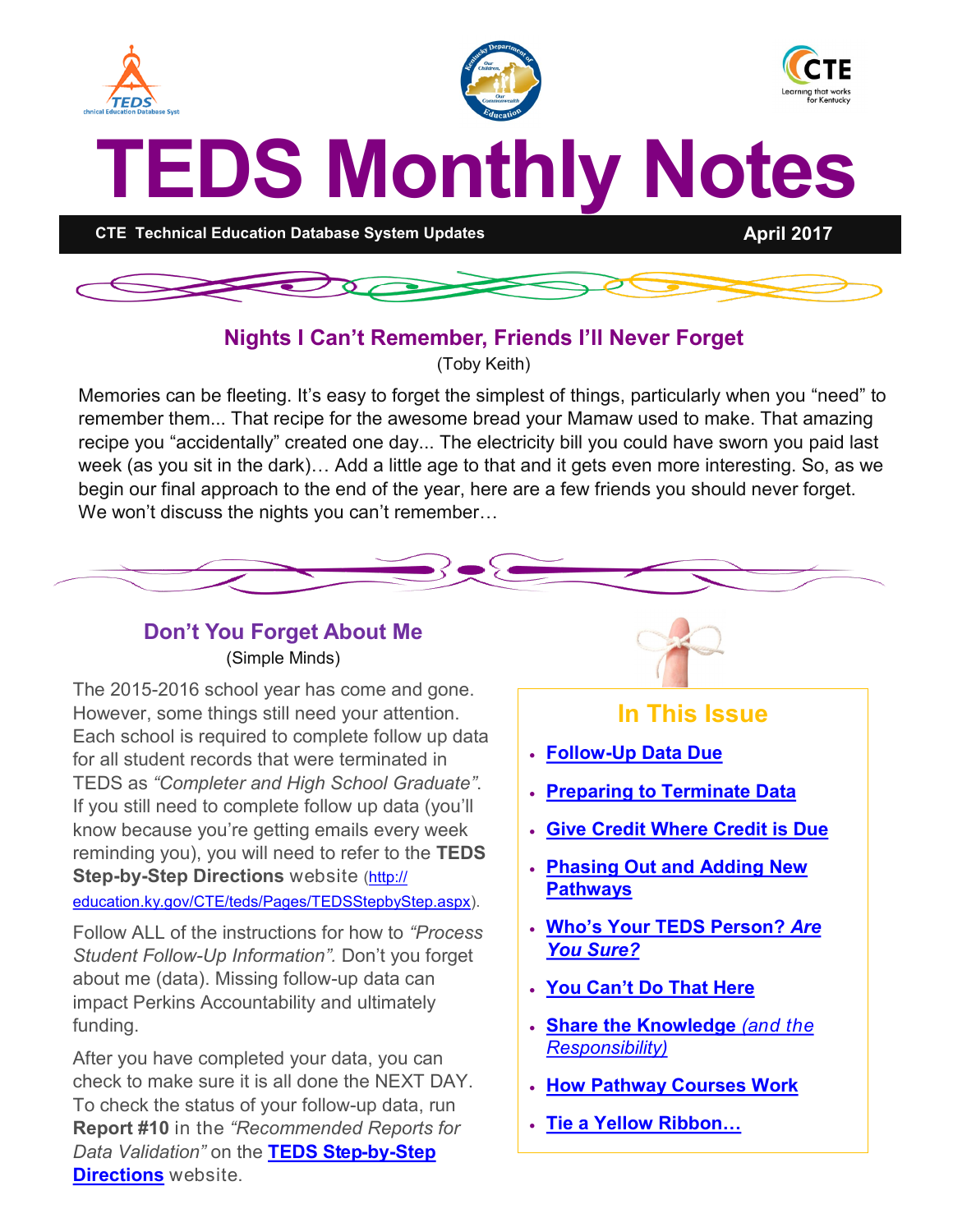#### **I Won't Forget**

(Norman Hutchins)

<span id="page-1-0"></span>Speaking of student records terminated in TEDS… Each year, each school with a CTE program is required to complete terminations for

- $\Diamond$  all preparatory seniors,
- $\Diamond$  all students (exploring and preparatory, all grades) that transferred away from their home school (not just the ATC) and
- any students (exploring and preparatory, all grades) that dropped out of their home high school.

Detailed instructions can be found in "Enter Termination Status in TEDS" on the **TEDS Step-by-[Step Directions](http://education.ky.gov/CTE/teds/Pages/TEDSStepbyStep.aspx)** website. I know you won't forget, but…

Keep in mind:

- ◆ Do not terminate students who will return to school next year.
- Seniors identified as "exploring" in TEDS will be terminated automatically

# **Before I Forget**

(Slipknot)

This one bears repeating so, before I forget. Let me stress the importance of clean data. This year we are going to run a statewide pilot on terminations.

What we have found in our early tests is that it will only work if the data in TEDS is clean. This includes the correct credit hours, student status and SSID.

For now, you still have to do your own terminations. We are running the pilot process to see whether everything is accurate and to determine if any other problems exist. If our pilot runs the way we anticipate, we will be able to automate the termination process.

However, if your data isn't clean, the automated termination process won't work for your school. If the automated process won't work for your school, you will have to continue doing terminations manually. Thought you'd want to know…

**Pretty sure** roughly 1/3 of my life has been spent standing in the middle of the room wondering what I came in here for...

**Forget Me Nots** (Patrice Rushen)

What Do You Mean That Pathway Doesn't Exist?

Pathways are changing and for good reason. We now have a **Phase-[out Process](http://education.ky.gov/CTE/ctepa/Documents/17-18_Crosswalk-Phaseout.pdf)** ([http://](http://education.ky.gov/CTE/ctepa/Documents/17-18_Crosswalk-Phaseout.pdf) [education.ky.gov/CTE/ctepa/Documents/17](http://education.ky.gov/CTE/ctepa/Documents/17-18_Crosswalk-Phaseout.pdf)-18\_Crosswalk-Phaseout.pdf) for some of those changes. We have also identified which pathways will be valid for 2017-2018. It is best that you review the list of pathways in the Phase Out.

Here is a good "forget me not" as you prepare for next year:

If you want to add new pathways to your TEDS or make some of the suggested changes in the Phaseout notice going into 2017-2018, you should refer to the updated **[Career Pathway Request Guidance](http://education.ky.gov/CTE/ctepa/Documents/Career_Pathways_Guidance.pdf)** [\(http://education.ky.gov/CTE/ctepa/Documents/Career\\_Pathways\\_Guidance.pdf\).](http://education.ky.gov/CTE/ctepa/Documents/Career_Pathways_Guidance.pdf) This provides instructions on exactly what to do to add a new pathway. **Read the Guidance carefully**. If the request is not submitted correctly, the pathway will not be added.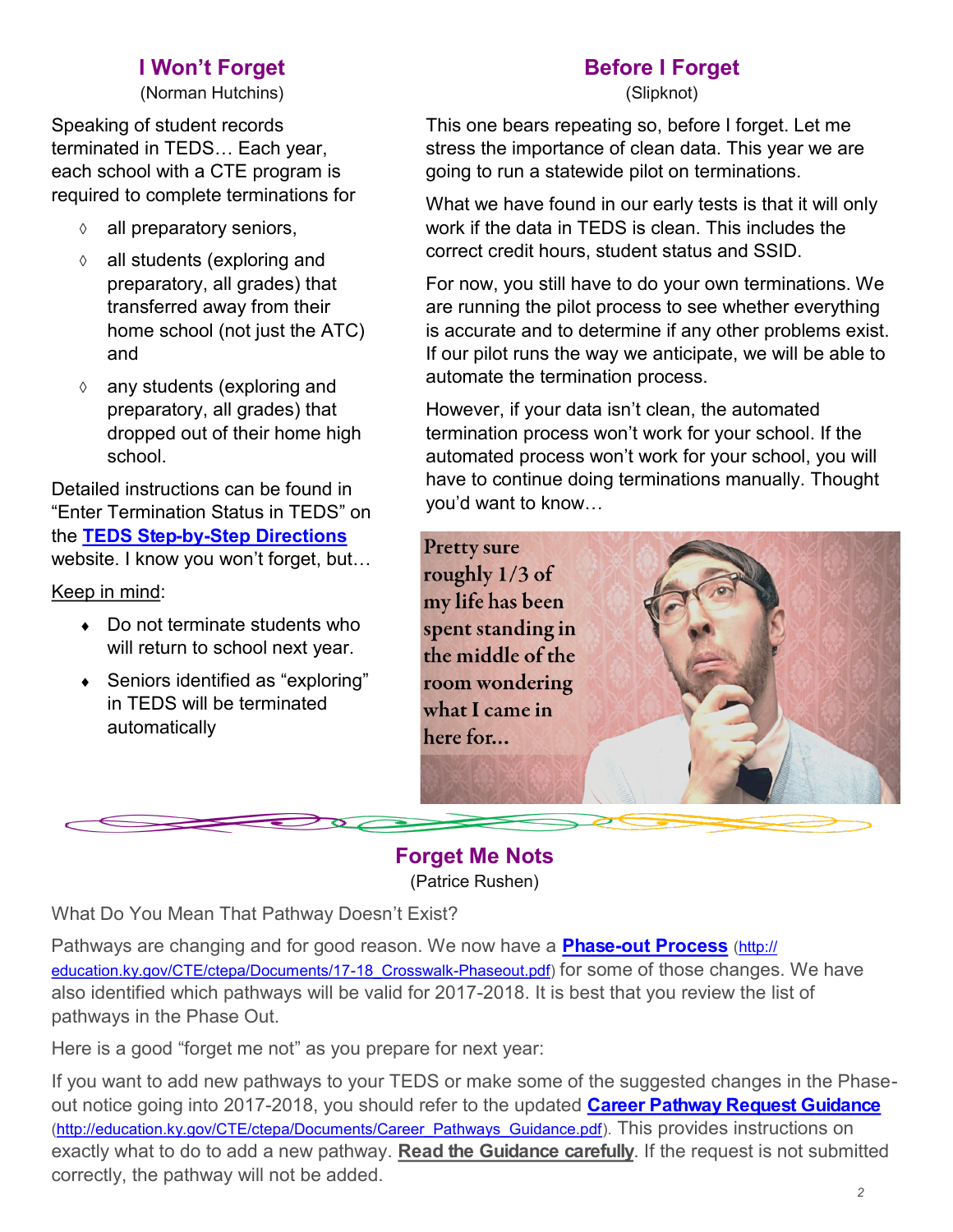## **Never Forget You**

(Mariah Carey)

<span id="page-2-0"></span>In some ways, it is a good thing that TEDS will never forget you. In others, there can be problems. If you or someone else in the TEDS family is leaving,

- You need to know so you can find someone you trust to carry on the TEDS legacy and get them trained before it's too late (watch the TEDS website for training dates)
- Your WAAPOC needs to know so they can change their status and stop the emails from going to the wrong place.
- We need to know so we can update their access to TEDS.

$$
\text{M}\left(\text{M}\right)
$$

### **Forget About It**





(Alison Krauss and Union Station)

Did you go back and verify your last import the day after you completed it?

No? Well it's possible that unbeknownst to you (but knownst to TEDS), your IC import altered information you already updated in TEDS. Of course, you will eventually notice it. Most likely, when it is too late.

Don't you wanna make it right the first time around? Use the **[TEDS vs IC](http://education.ky.gov/CTE/teds/Documents/TEDS-IC_CheatSheet.pdf)** (Data Update Cheat Sheet) [\(http://education.ky.gov/CTE/teds/Documents/TEDS](http://education.ky.gov/CTE/teds/Documents/TEDS-IC_CheatSheet.pdf)-IC\_CheatSheet.pdf). This document, if you choose to follow it exactly, can guarantee that your Infinite Campus import will never change any data you update in TEDS. Need to run another import because a new kid just enrolled? "Fuhgettaboutit!" You got this (the cheat sheet, that is).





### **Sometimes She Forgets**

(Travis Tritt)

We often get caught up in all the stuff we have to do to ensure the success of our students. Sometimes it can be easier when we get a little help from the ones who guide students' decisions about scheduling. They can also get caught up, so it's important to understand that sometimes she/he forgets. If we do not help them understand pathways and the importance of course sequence, we can hurt our students. Our school counselors, mentors, parent and anyone else who influences the scheduling decisions must be helped to understand how CTE works for our kids. Share the **[Preview to Career Pathways](http://education.ky.gov/CTE/ctepa/Documents/Preview-CareerPath.pdf)** ([http://](http://education.ky.gov/CTE/ctepa/Documents/Preview-CareerPath.pdf) [education.ky.gov/CTE/ctepa/Documents/Preview](http://education.ky.gov/CTE/ctepa/Documents/Preview-CareerPath.pdf)-CareerPath.pdf) and the **[Programs of Study](http://education.ky.gov/CTE/ctepa/Pages/CTE-POS.aspx)** [\(http://education.ky.gov/](http://education.ky.gov/CTE/ctepa/Pages/CTE-POS.aspx) [CTE/ctepa/Pages/CTE](http://education.ky.gov/CTE/ctepa/Pages/CTE-POS.aspx)-POS.aspx) documents because sometimes they forget.



#### **Don't forget to Dance** (The Kinks)

**SOFFICERS** 

This is just a short reminder about the coming changes in all pathways.

**OR means OR**. If the pathway says Course A OR Course B, schools will not be able to count both courses towards Preparatory and Completer Status.

**"May Substitute ONE"** means credits for only ONE of the courses in this section can count towards Preparatory and Completion Status.

These are being enforced beginning in 2017-2018. For your students' sake, don't forget to dance to the new requirements. Note that it does not change anything about the total credits a student earns toward graduation and it does not take away anything that has already been earned.